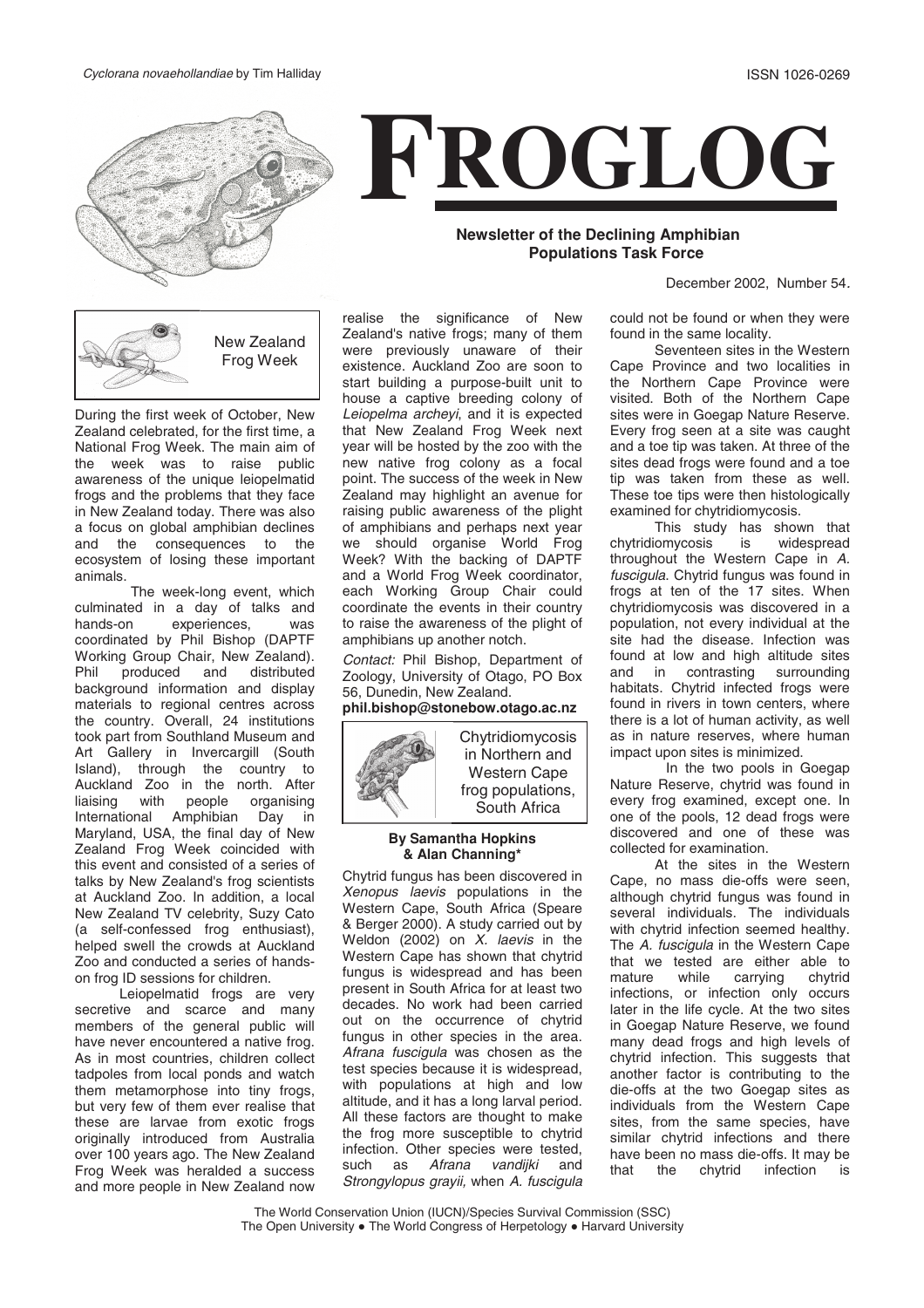opportunistic after another factor has caused the animal's immune system to be compromised.

Contact: Samantha Hopkins, Department of Zoology, University of the Western Cape, Private Bag X17, Bellville, 7535, South Africa. **shopkins@uwc.ac.za**

### **References**

Speare, R. & Berger, L. (2000). Global distribution of chytridiomycosis in amphibians. **http:// www.jcu.edu.au/ school/ phtm/ PHTM/ frogs/<br>chyglob.htm**<br>Welden C (2002) Chytridiomycosis

**chyglob.htm** Weldon, C. (2002). Chytridiomycosis survey in South Africa. Froglog. 51:1-2.

### **(\* This project was supported by a DAPTF Seed Grant)**

Global Amphibian Assessment Makes Rapid Progress

# **By Simon Stuart, Conservation**

**International / IUCN-SSC**<br>The Global Amp<br>sment (GAA) projec The Global Amphibian Assessment (GAA) project is progressing rapidly with regional coordinators now in place for all parts of the world, and initial data collection complete for most regions of the world. Data collection is now nearing completion in the last few regions: Ecuador, Peru, the Guyanan Shield and West Asia. In total, data have now been received for about 5,200 of the world's 5,500 known amphibian species. GAA workshops have now been held in Australia, China, India, Thailand, Kenya and Costa Rica, and others will be held in the first half of 2003 to cover South America, the Caribbean Islands, and New Guinea.

Although it is too early to draw an overall picture of the results, there are some reasons for concern. For instance, preliminary evidence suggests that nearly half of the species in the Caribbean islands fall into the IUCN Categories of<br>Critically Endangered and Endangered Endangered. High levels of threat have also been recorded for Africa, tropical Asia, China and Central America. In Madagascar, where 99% of the species are endemic and many new species have been discovered in recent years, the tiny, beautiful Mantella frogs - the jewels of the rainforest floor – are especially threatened by a combination of habitat loss and over-collecting.

Several important steps need to be taken over the next 6-12 months. These include: holding the remaining GAA workshops, correcting

the data on each of the species, analyzing the data, and producing the overall GAA report. The assessment is intended to be the start of an ongoing process to implement longterm monitoring of amphibians worldwide. In addition, the GAA is a great opportunity to help develop the new IUCN/SSC Global Amphibian Specialist Group (GASG) which consists of regional sections. It is hoped that the process of collecting and reviewing data will encourage herpetologists to join the group.

Coordination of this project is being provided by the Conservation<br>International/Center for Applied International/Center for Biodiversity Science – IUCN/SSC Biodiversity Assessment Unit. The team, consisting of Dr. Simon Stuart, Janice Long and Neil Cox, is responsible for program administration and technical support. Significant assistance is being provided by NatureServe, with Dr. Bruce Young coordinating work in the Americas (excluding the Caribbean Islands), from which around half of the world's amphibian species are known.

Contact: Simon N. Stuart, CI/CABS - IUCN/SSC Biodiversity Assessment Initiative, c/o Center for Applied Biodiversity Science, Conservation International , 1919 M Street NW, Suite 600, Washington DC 20036 ,  $IISA$ 

Office phone: 1/202/912-1490 Mobile phone: 1/202/437-1404 Fax: 1/202/912-0772<br>simon.stuart@iucn.org simon.stuart@iucn.org or<br>s.stuart@conservation.org

**s.stuart@conservation.org** First Records of Organochlorine Pesticide Residues in Amphibians of the Mesopotamic Region, **Argentina** 



**By R. Lajmanovich, E. Lorenzatti, P. de la Sierra, F. Marino & P.**

**Peltzer**<br>The impact of pesticides on<br>amphibians has been clearly and amphibians has been clearly and<br>effectively described in several effectively described in regions of the world. However, in Latin America there is scarce information on the presence of residual insecticides in frogs and toads. Because of their<br>long environmental persistence. long environmental continued toxicity and the potential for long distance atmospheric transport,<br>the effects of organochlorine the effects of organochlorine contaminants can be remote in both<br>space and time. Our research space and time. determines concentrations of the principal organochlorine insecticides in<br>amphibian species of the amphibian

Mesopotamic region of Argentina. In addition, the biomagnification factors (BMF) in amphibian predators were calculated.<br>The

specimens were collected from intensely agricultural regions of the Entre Ríos and Santa Fe provinces (Argentina) in 2002. We examined the fat and viscera of amphibian species (Leptodactylus<br>ocellatus. L. chaquensis. Hyla L. chaquensis, pulchella, and Bufo paracnemis) found there. Moreover, fat and viscera of potential amphibian predators, snakes (Clelia rustica) and raptors (Parabuteo unicinctus,) were considered. Samples were later transferred to a commercial freezer and stored frozen until chemical analysis. Fat and viscera<br>samples were analyzed for analyzed organochlorine compounds in the Institute of Technological<br>Development for the Chemical Development for the Chemical<br>Industry (INTEC). Samples were Industry (INTEC). analyzed for  $\alpha$  &  $\delta$  HCH, aldrin,<br>p'p'DDT, p'p'DDE, p'p'DDD, p'p'DDT, p'p'DDE, heptachlor, heptachlor epoxide,  $\alpha$  & δ chlordane, α & β endosulfan, dieldrin, and endrin. The commercial standard was provided by Chemicals Service, USA (99% purity). For details of the methodology, please contact the authors.

The mean chlordane concentration in frog and toad tissue was 18.5 ng/g (minimum 13, maximum 24). The tissue residue concentrations were highest in snakes with a BMF of 166. In amphibian tissue, the mean endosulfan was 12.5 ng/g (minimum 6, maximum 19) and the BMF in raptors was 288. The other organochlorine residues were lower<br>than the detection limits. the detection Organochlorine levels reported in this study are generally low and suggest that wild fauna resident in the Mesopotamic regions are probably not affected by local organochlorine contamination. However studies on the biomagnification values should be continued. The evaluation of affected wild populations to minimize adverse impacts to wildlife resources should be considered.

Contact: Rafael Lajmanovich, National<br>Institute of Limnology (INALI-Institute of Limnology CONICET), José Macias 1933 (3016), Santo Tomé (Santa Fe) Argentina.<br>inali@ceride.gov.ar

**inali@ceride.gov.ar** of Technological Development for the Eduardo Lorenzatti, Institute Chemical Industry (INTEC-UNL-CONICET), Güemes 3450, (3000) Santa Fe, Argentina.

**eloren@intec.ceride.gov.ar**

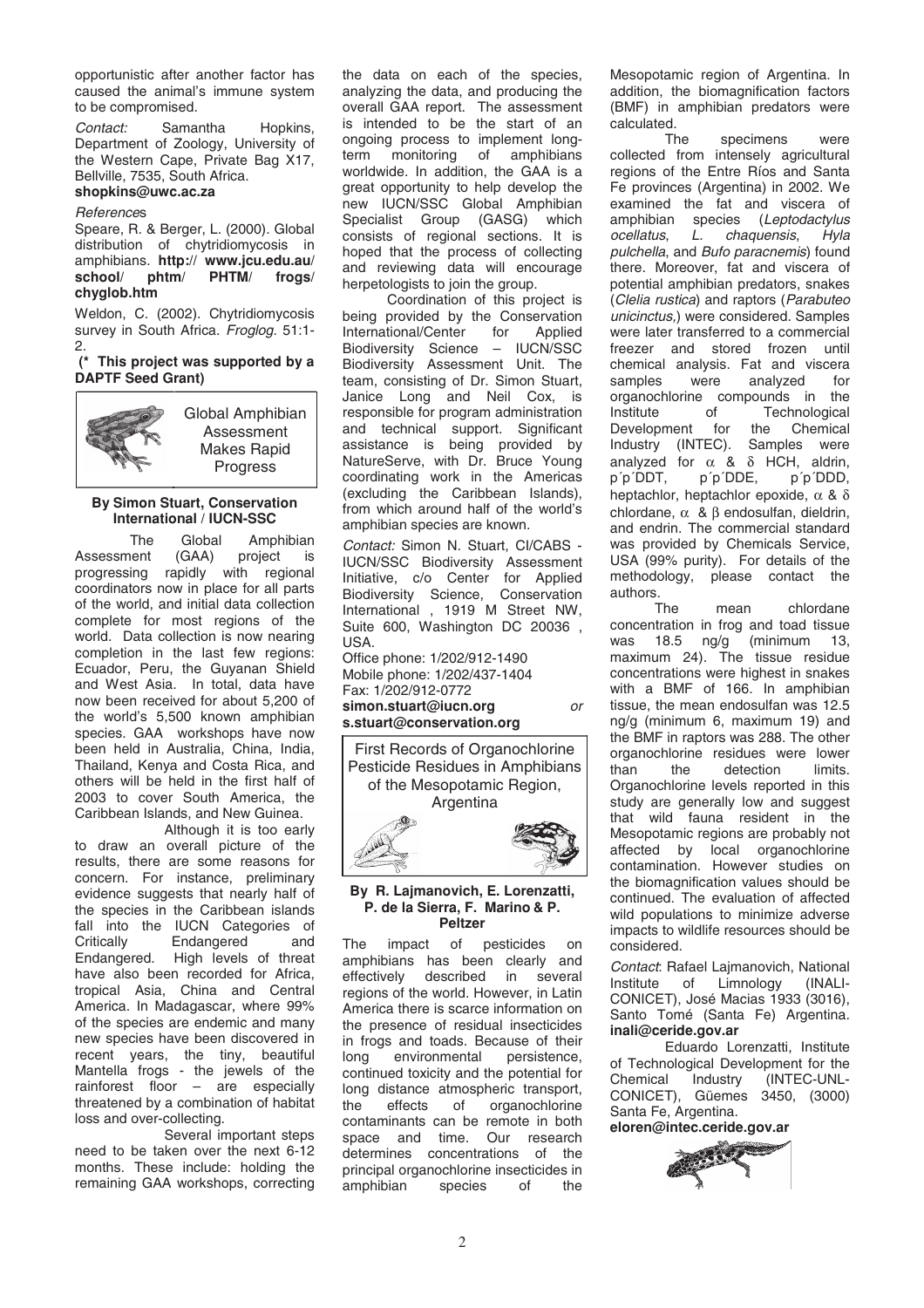

Amphibian Decline in Israel – A New Research Project

**From Avital Gasith**<br>
Six amphibian species (2 urodeles<br>
and 4 anurans) are found in Israel a and 4 anurans) are found in Israel, a semi-arid region. In recent years we gathered circumstantial evidence of a significant decline of the population of the green toad, Bufo viridis. This formerly very common species is now endangered in the central part of the country. This prompted us to initiate an investigation of the possible reasons for this decline. Presently, we are conducting a study in which we are trying to assess possible impact of ecological and environmental factors on the distribution and population size of Bufo viridis and Hyla arborea. The two species overlap in their breeding period and breed in the same pools. Whereas Hyla is maintaining a reasonably large population, Bufo is not. This hints to the fact that a<br>difference in their biology is in their biology is responsible for the difference in their ability to cope with ecological and<br>environmental changes (e.g., environmental urbanization). We welcome contacts with researchers who share similar

interest.<br>Contact: Contact: Prof. Avital Gasith (**zoohead@post.tau.ac.il**), Dr. Sarig Gafny and Eldad Elron,<br>(eldad@post.tau.ac.il) (a PhD (**eldad@post.tau.ac.il**) (a PhD student who conducts this research) at: Zoology Department and Institute for Nature Conservation Research, Tel-Aviv University, Tel-Aviv 69978, ISRAEL.



EU Takes Note of Atrazine Research

[**Atrazine Levels Threaten Frog Populations**, reproduced with<br>*kind permission from* Pesticide<br>News (2002) **57:** 16.] kind permission from Pesticide

## News (2002) **57:** 16.]<br>By Roslyn McKendry, P<br>Action Network **By Roslyn McKendry, Pesticide**

**Action Network**<br>A recent US study established that<br>levels of atrazine as low as 0.1 ug/litre levels of atrazine as low as 0.1 µg/litre (equivalent to 0.1 parts per billion) in water are sufficient to demasculinise frogs<sup>1</sup>. An analysis performed by the Environment Agency shows that 10 sites in England and Wales had concentrations of atrazine higher than this between March and June 2000. Computer modelling predicted a further 13 catchment sites affected.

Atrazine is one of the most widely used herbicides in the US and worldwide. Certain crops (most importantly maize) are tolerant of its effects and consequently atrazine is used to control weeds in these fields. However, there has been considerable concern over atrazine both due to its persistence in groundwater and soil, and to its potential to damage human health and the environment<sup>2</sup>.

The major health and environmental concerns over atrazine are due to its ability to interfere with a range of hormone systems<sup>3</sup>. Most studies document effects on sexual development and the ability to reproduce. While these studies are convincing they have mainly used high concentrations of atrazine. This has left uncertainty over whether atrazine can be detrimental at the concentrations normally found in the environment and in drinking water (3 µg/litre is the maximum for drinking water in the US).

A new laboratory study carried out in the US found that atrazine can<br>influence fundamental biological fundamental processes at concentrations much<br>lower than previously thought. lower than Tadpoles of the South African clawed frog, Xenopus laevis, were allowed to develop in different concentrations of atrazine and the effects studied. Concentrations as low as 0.1 µg/litre (30 times lower than the maximum allowed in US drinking water) were found to cause hermaphroditism (animals had both male and female sex organs) and concentrations of 1 µg/litre reduced the size of the male vocal organ which is vital to the frog mating ritual. The same effects have been found in wild frogs from six different locations in the Midwest<sup>4</sup>. It is not hard to imagine that both these effects could significantly impair the ability of these frogs to breed.

Maize is grown extensively in the US, particularly in the Midwest, where atrazine usage is so heavy that concentrations in rainwater can exceed 40 µg/litre<sup>5</sup>. Even in areas where atrazine is used infrequently it has been detected in rainwater at 1 µg/litre. Most atrazine is applied in the spring and consequently is most concentrated in rainwater at this time. This is also the time when tadpoles are developing and so is the most sensitive time for frog populations.

Use of atrazine in the UK is considerably less than in the US. However, it increased from 24,120 spray hectares in 1989, to 109,602 spray hectares in 1997 6 7<sup>º</sup>. The<br>regularly Environment Agency<br>monitors the concen concentrations of pesticides in rivers. They have a number of test sites distributed throughout England and Wales and in addition have designed a computermodelling programme Prediction of<br>Pesticides Pollution in the Pesticides Pollution in the Environment (POPPIE), which can predict likely concentrations for different catchment areas. In response to this new study they have reanalysed their monitoring data for spring 2000, the time when tadpoles are developing. They have found concentrations of atrazine exceeding 0.1 µg/litre at 10 sites. In addition,<br>POPPIE modelling predicts modelling concentrations exceeding 0.1 µg/litre at an additional 13 sites. While frogs prefer to breed in still waters such as ponds, the levels in rivers may be indicative of the concentrations that could be found at breeding sites.

Amphibian populations have been declining worldwide and the UK is no exception. There are likely to be many different factors influencing this decline including disease and climate change. This study presents us with compelling evidence that use of herbicides such as atrazine could be contributing to this decline.

Atrazine use is currently being reviewed by the EU. The Pesticide Action Network are alarmed at the implications of this study. We call upon the EU to carefully consider these new data and to ban the use of atrazine in Europe.

References<br>1. Hayes, T.B., Collins, A.C., Lee, M., **1.** Hayes, T.B., Collins, A.C., Lee, M.,<br>Mendoza, M., Noriega, N., Stuart, A.A.<br>and Vonk, A. (2002) Hermaphroditic. Mendoza, M., Noriega, N., Stuart, A.A. and Vonk, A. (2002) Hermaphroditic, demasculinized frogs after exposure to the herbicide atrazine at low<br>ecologically relevant doses. ecologically Proceedings of the National Academy of Sciences of the USA **99(8):** 5476- 5480.

**2.** Cox, C. (2001) Atrazine, Global<br>Pesticide. *Campaigner* **11(3):** 18-25.<br>3 Cox Ibid Pesticide. Campaigner **11(3):** 18-25.

**3.** Cox, Ibid.<br>**4.** Dalton. R. (2002) Frogs put in the **4.** Dalton, R. (2002) Frogs put in the<br>gender blender by America's favorite<br>herbicide, *Nature* **416:** 665-666. gender blender by America's favorite herbicide, Nature **416:** 665-666.

**5.** Dalton, Ibid.<br>**6.** Anon (1997) Pesticides Usage **6.** Anon (1997) *Pesticides Usage<br>Survey Report, Grassland and Fodder<br><i>Crops, Number 151.* Ministry of Survey Report, Grassland and Fodder Crops, Number 151. Ministry of Agriculture, Fisheries and Food and<br>Scottish Office Agriculture. e Agriculture,<br>and Fisheries Environment Department.